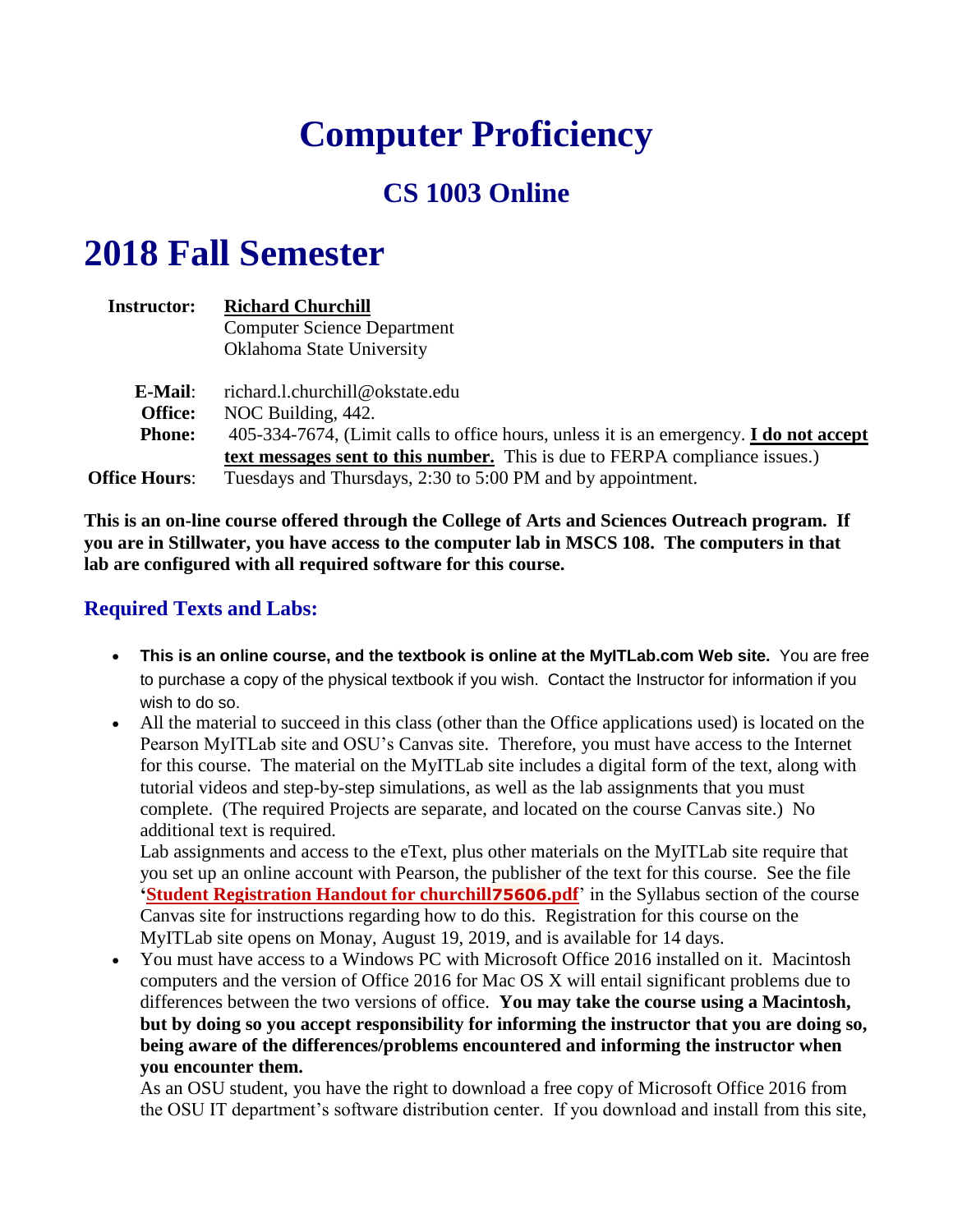do so only on a system you own, or that you will have unlimited access to for the entire semester, and not to a system you may have restricted or temporary access to. You may not use this copy for commercial or professional purposes. You only get one download, so do not waste it. See **Hardware/Software Requirements** below and the IT department's software download center for further information. If you have any questions or doubts about which version of the Office 2016 to install, contact the OSU IT Department help desk at 405-744-HELP.

#### **Prerequisites for This Course:**

**None.**

## **Course Objectives:**

This course will give you a working knowledge of the basic Microsoft Office 2016 products and also increased knowledge of the Internet – if you work diligently and read the book. The areas covered are:

- Learning to obtain, copy, and move files needed for class
- Gain a working knowledge of Microsoft Word 2016
- Gain a working knowledge of Microsoft Excel 2016
- Gain a working knowledge of Microsoft PowerPoint 2016
- Integrate the Various Programs Together

For virtually all your upper division courses, and for writing articles, theses and dissertations at the graduate school level, these are skills you will need and use almost constantly. In most professional fields, these skills are expected of all employees, and are "check-box items" in the hiring process. If you do not have these skills, you will not get the job. So, take this course seriously.

# **Style/Mode of Teaching:**

This is an online course. *It is NOT self-paced. There are deadlines for items every week of the semester.* The course is largely self-managed and rapidly paced. You must keep up with the course work. The easiest way to keep up is to work ahead by a week. The MyITLab assignments are simple and generally easy. They can be completed by most students in less than 30 minutes. But, if you are not prepared, they can take longer. Do not wait until the last minute to complete and submit assignments.

The assignments can be accessed via Pearson MyITLab and Canvas. The Canvas home page is accessible via the Internet at [http://online.okstate.edu](http://online.okstate.edu/) , logging in to Canvas and then clicking the Computer Proficiency link. The regular assignments can be accessed by using Pearson MyITLab and the project assignments are posted to the class Canvas site. To access the MyITLab follow the instructions in the '**Student Registration Handout for churchill22871.pdf**' file on the course Canvas Content/Syllabus & More page. MyITLab assignments start almost immediately with the first due Wednesday of the first week of class. The first project for the Canvas site is due Thursday, September 12.

# **Graded Materials:**

#### **Homework Assignments on MyITLab.com**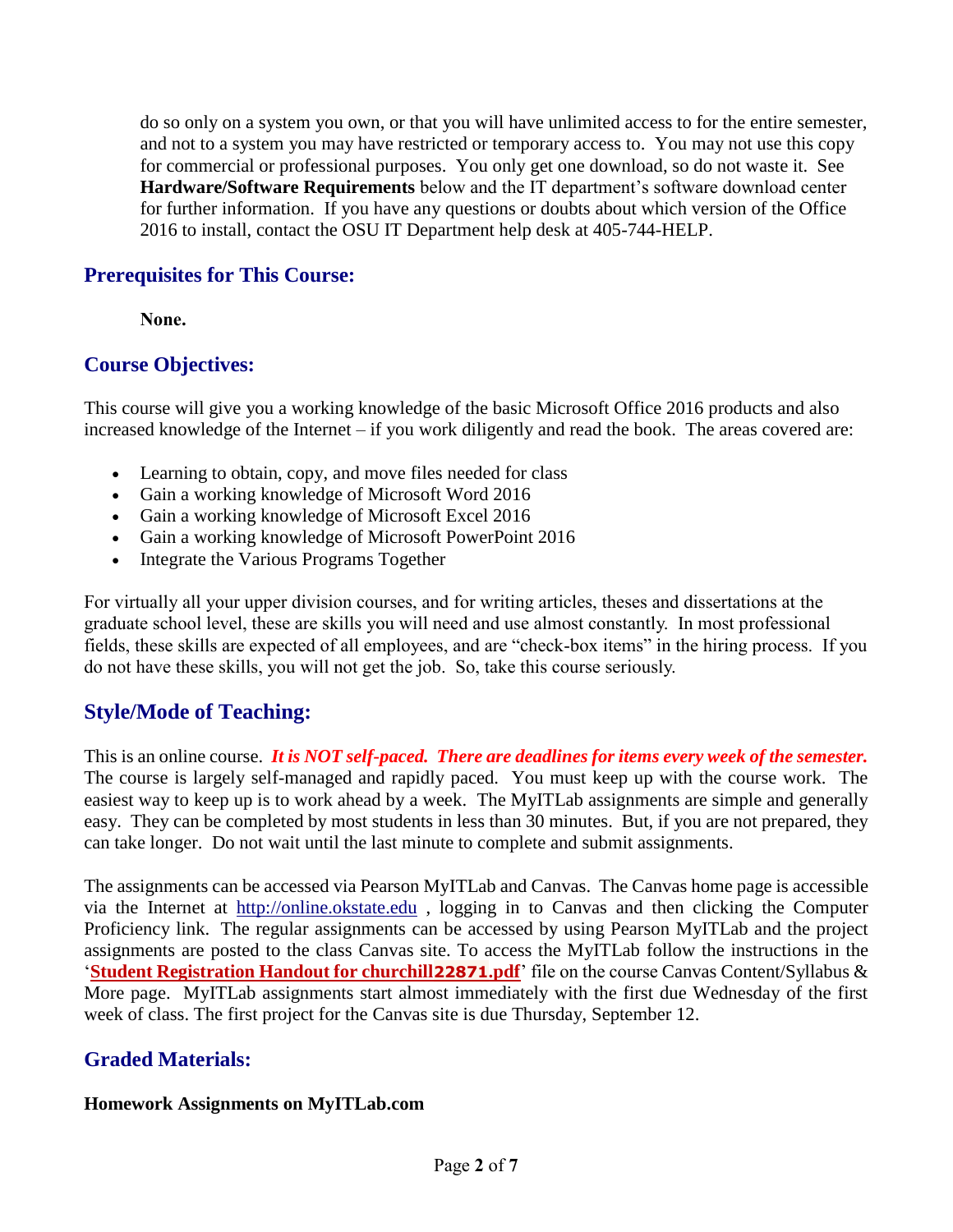There are 48 Homework Assignments, graded on a 100-point system for each. The three lowest assignment scores are not counted towards the base points for the course grade. They are, however, treated as extra-credit. You are therefore encouraged to complete all the MyITLab assignments. These assignments represent 73 % of your grade.

#### **Projects on the Canvas site**

There are three projects scored on a 50-point basis, but these are scaled to be 9 % each in your final grade calculation. This means (since you must expect at least some points will be lost in MyITLab assignments over the course of the semester) that each project represents roughly a full letter grade. There are MyITLab assignments due on the same dates as the Projects.

- The first project will consist of finding information on the Internet that you will later use for the rest of the projects. This will cover your choice of a topic from those listed in the instructions.
- The second project will consist of writing a three to four-page paper on the topic that you researched on the Internet.
- The third project will be a PowerPoint project. It will be putting together a presentation from your report for the second project.

Projects are due at the date and time posted on Canvas and are to be submitted to the Canvas site for this course, in the Dropbox section.

**Projects cannot be made up if missed except under extenuating circumstances such as severe illness, family emergency, etc. Only the instructor can approve late projects. Please contact the instructor as soon as possible, if the need to submit a project late arises.**

#### **Exams**

Projects are in lieu of exams, therefore there are no exams. Note also that there are no assignments due during Pre-Finals and Finals week. Once you have completed all assignments as of December 1, you are done with this course.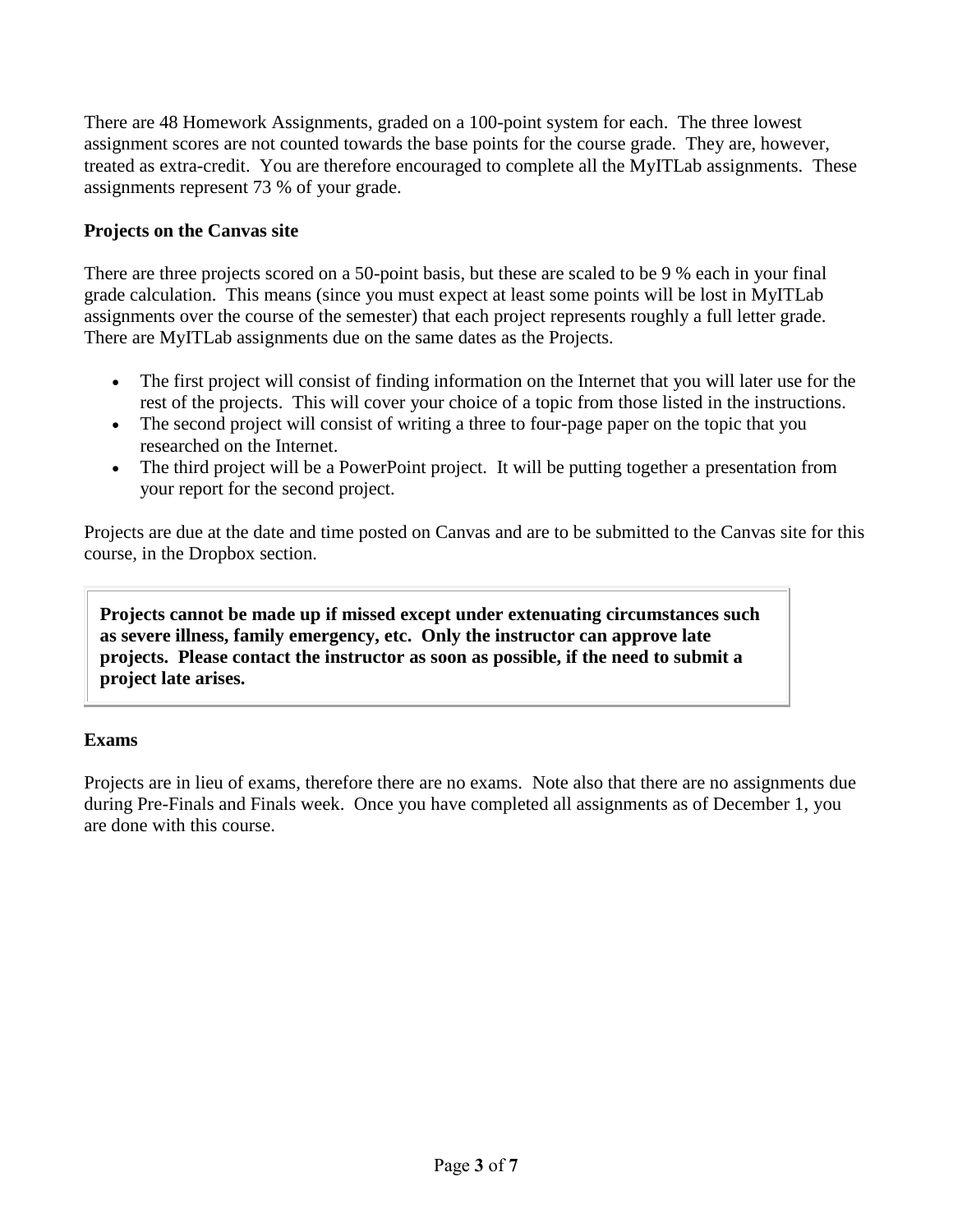#### **Assignment Due Dates:**

There is at least one assignment due every Monday, Wednesday and Friday, from August 21 through December 6, except during official OSU breaks, and those specified in the calendar below as having two MyITLab assignments due. All assignments and projects are due at 11:59 PM.

The dates and times MyITLab assignments are due are posted on MyITLab in the Assignment Calendar page. The dates that the projects are due are on the Canvas Assignments page, in the assignment documents, in the Important Dates section and calendars at the end of the syllabus.

**You can access the MyITLab site free of charge for two weeks, but you must pay for access (or register using the access code included with the course text) by the end of the day on Friday, June 30, to avoid serious complications that may arise if you have not registered. Thus, you can complete several assignments on MyITLab before you must pay for continued access.**

**Assignments cannot be made up if they are missed except under extenuating circumstances such as serious illness, family emergency, etc. Please contact the instructor if the need to submit an assignment late arises.**

**The MyITLab and Canvas sites both frequently have technical problems, and may not be available to you in the hours before a deadline. Read the bulletins posted on both sites regarding scheduled and emergency maintenance, and work ahead by several days to avoid late submissions.**

# **Grading Policy:**

The total grade for this course is based on a 100 point system, with assignments accounting for 73% of the final score and projects the remaining 27%. There is no final exam. Your final score will be calculated as follows.

score = 
$$
0.73 \left( \sum_{n=1}^{48} lab_n - x \right) \cdot 45 + 0.27 \left( 2 \left( \sum_{m=1}^{3} project_m - x \right) \cdot 3 \right)
$$

MyITLab graded assignments are totaled and averaged over 45 assignments, with points for the four lowest scoring used as extra-credit. This is then multiplied by 0.73 for the MyITLab contribution to your final grade. Scores for the three Canvas projects are then summed, averaged and re-scaled to 100, and multiplied by 0.27 for your Canvas project contribution to your final grade. The two values are then added to yield your final score, and that is used to determine your grade.

Grades will be assigned based on point totals as follows:

A: 90-100 B: 80-89  $C: 70-79$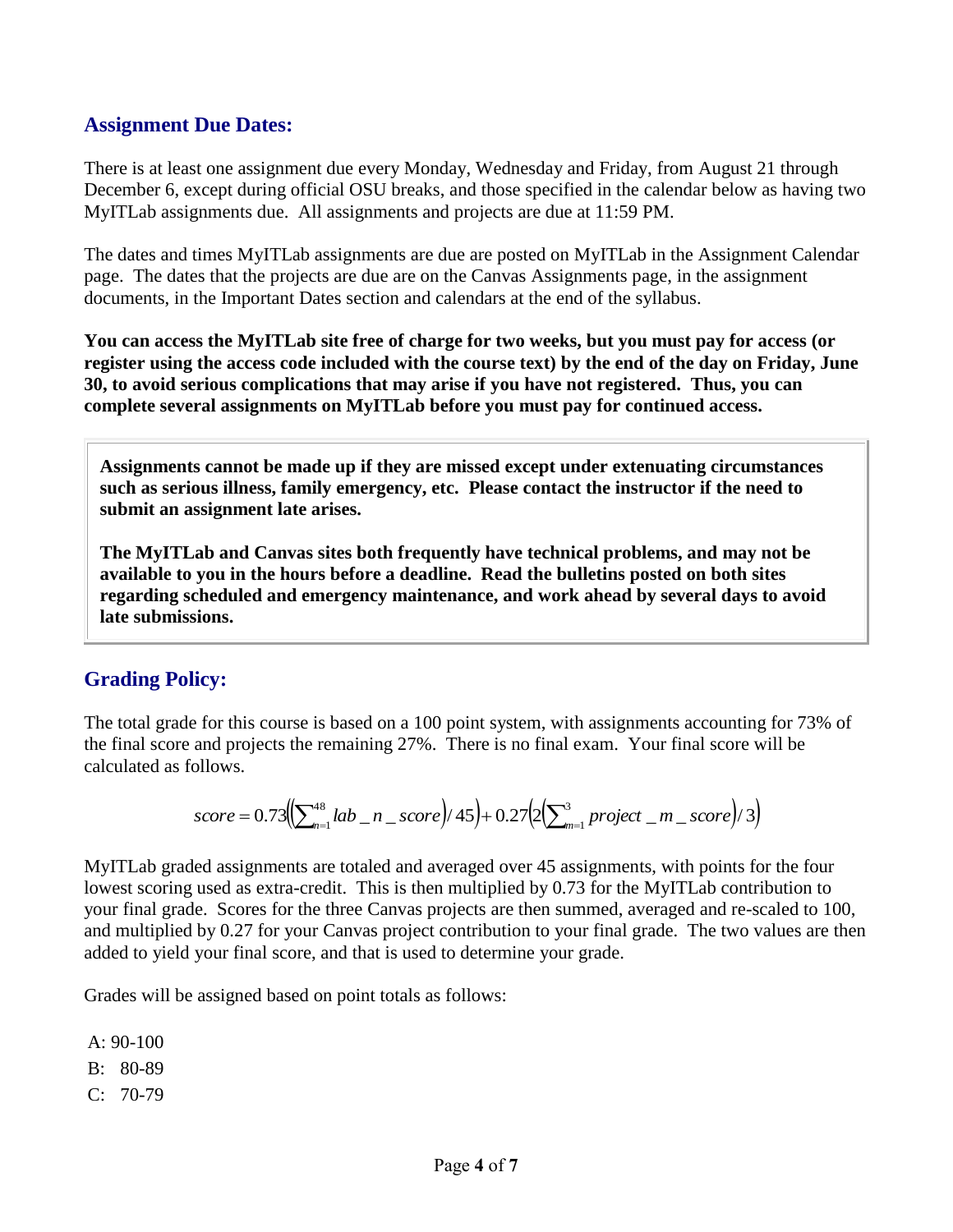D: 60-69

F:  $< 60$ 

**If you follow the instructions provided in the assignments carefully and keep up with the work, it is easy to earn an A in this course. Many students do not and so do much worse. Your grade is up to you.**

## **Hardware/Software Requirements:**

All hardware and software needed for this course are available in MSCS 108. Students may use other computers as necessary, provided the Microsoft® Office 2016 is installed on such computers. Other versions of the Microsoft Office® software are often *not* compatible with the assignments and will cause problems in completing the assignments correctly. Assignments done using the Apple Macintosh version of Office 2016 are often very problematic, and cannot always be done correctly. Inform the instructor if you will be using a Mac. You may obtain a free copy of Office 2016, as an OSU student, from the OSU IT department's Software Distribution Center at [https://app.it.okstate.edu/sdc/.](https://app.it.okstate.edu/sdc/)

## **Collaboration Policy:**

Laboratory assignments and Projects: Discussion with classmates and others is allowed. After any such discussion, each student must write up his/her own solution. Copying another student's work is not allowed, and is regarded as cheating. Giving another student your work is considered cheating. Doing an assignment for another student, in whole or in part, is regarded as cheating by both parties. Submitting any work that is not your own is considered cheating. The MyITLab and Canvas sites have excellent tools for detecting cheating, including plagiarism for the projects, so do not cheat, as you will almost certainly be caught.

**Students who do not comply with the described collaboration policy may be reported for an Academic Integrity violation to the University and a punishment up to and including "F!" (an F-shriek, indicating failed due to misconduct) will be assessed.** 

#### **Disabilities Act:**

If you feel that you have a disability and need special accommodations of any nature whatsoever, the instructor will work with you and the Office of Disabled Student Services, 315 Student Union, to provide reasonable accommodations to ensure that you have a fair opportunity to perform in this class. Please advise the instructor of such disability and the desired accommodations at some point before, during, or immediately after the first scheduled class day.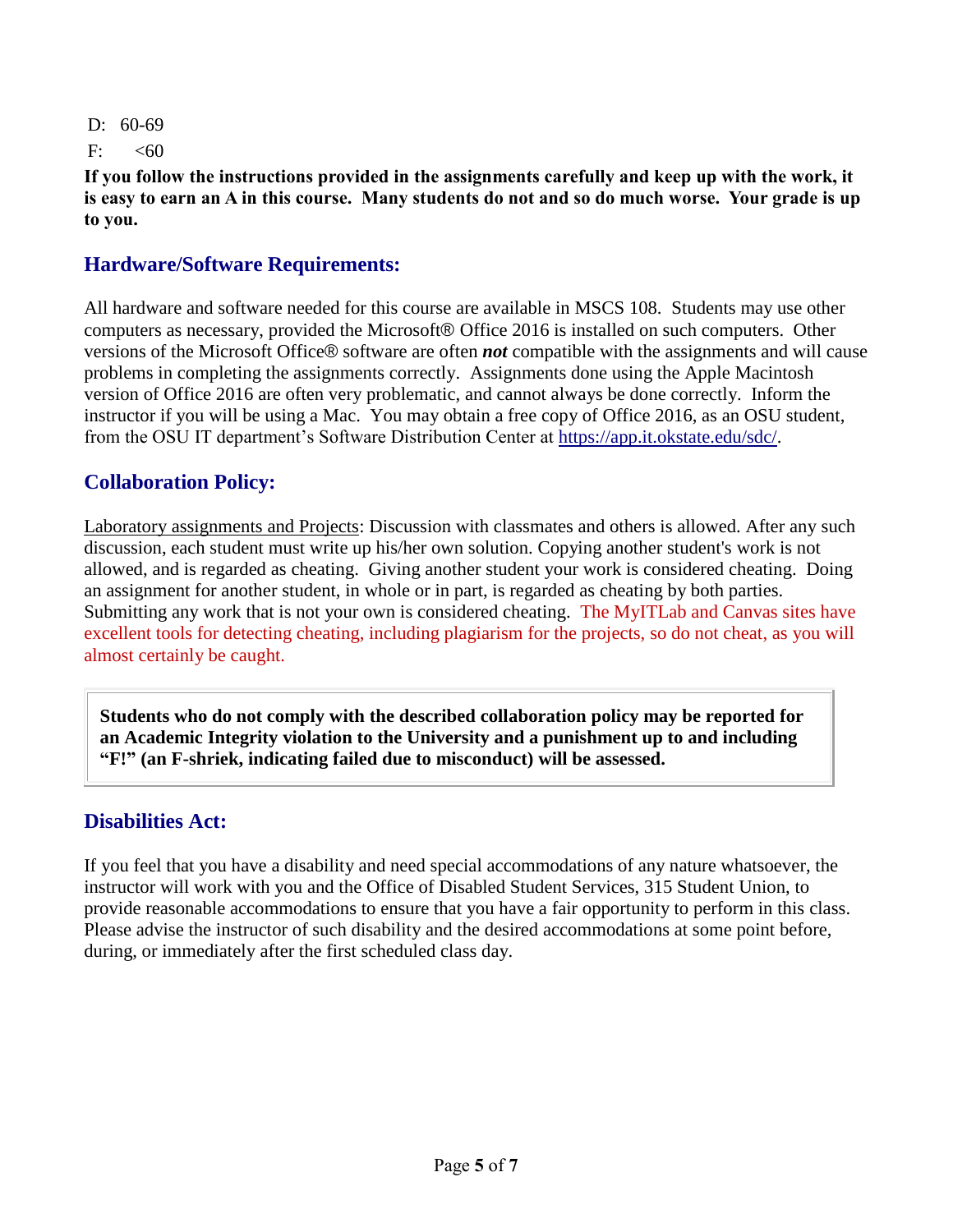#### **Important Dates for Fall 2018 semester:**

| <b>Classwork Begins</b>                          | <b>Monday, August 19</b>               |  |  |  |
|--------------------------------------------------|----------------------------------------|--|--|--|
| First assignment for this course de              | Wednesday, August 21, 11:59 PM         |  |  |  |
| <b>MyITLab registration for this course ends</b> | <b>Sunday, September 1</b>             |  |  |  |
| <b>Labor Day Break</b>                           | <b>Monday, September 2</b>             |  |  |  |
| Project 1 due                                    | Saturday, Septamber 8, 11:59 PM        |  |  |  |
| <b>Fall Break</b>                                | <b>Friday, October 25</b>              |  |  |  |
| Project 2 due                                    | Thursday, November 7, at 11:59 PM      |  |  |  |
| <b>Thanksgiving Break</b>                        | Wed., Nov. 27 through Fri., Nov. 29    |  |  |  |
| Project 3 due                                    | <b>Thursday, December 5</b>            |  |  |  |
| <b>Pre-Finals Week</b>                           | Monday, Dec. 2 through Friday, Dec. 6  |  |  |  |
| <b>Finals Week</b>                               | Monday, Dec. 9 through Friday, Dec. 13 |  |  |  |
| <b>Semester ends</b>                             | <b>Friday, December 13</b>             |  |  |  |

Note: Grades for all material up to the end of the sixth week will be used in calculating six-week grades for those students who must receive them. If you are a student athlete, it is essential that you complete all material up to this date, and submit each prior to its deadline, or you will risk eligibility. For all students for whom a six-week grade is required, consider who this is reported to, and whether you want them to see a poor grade.